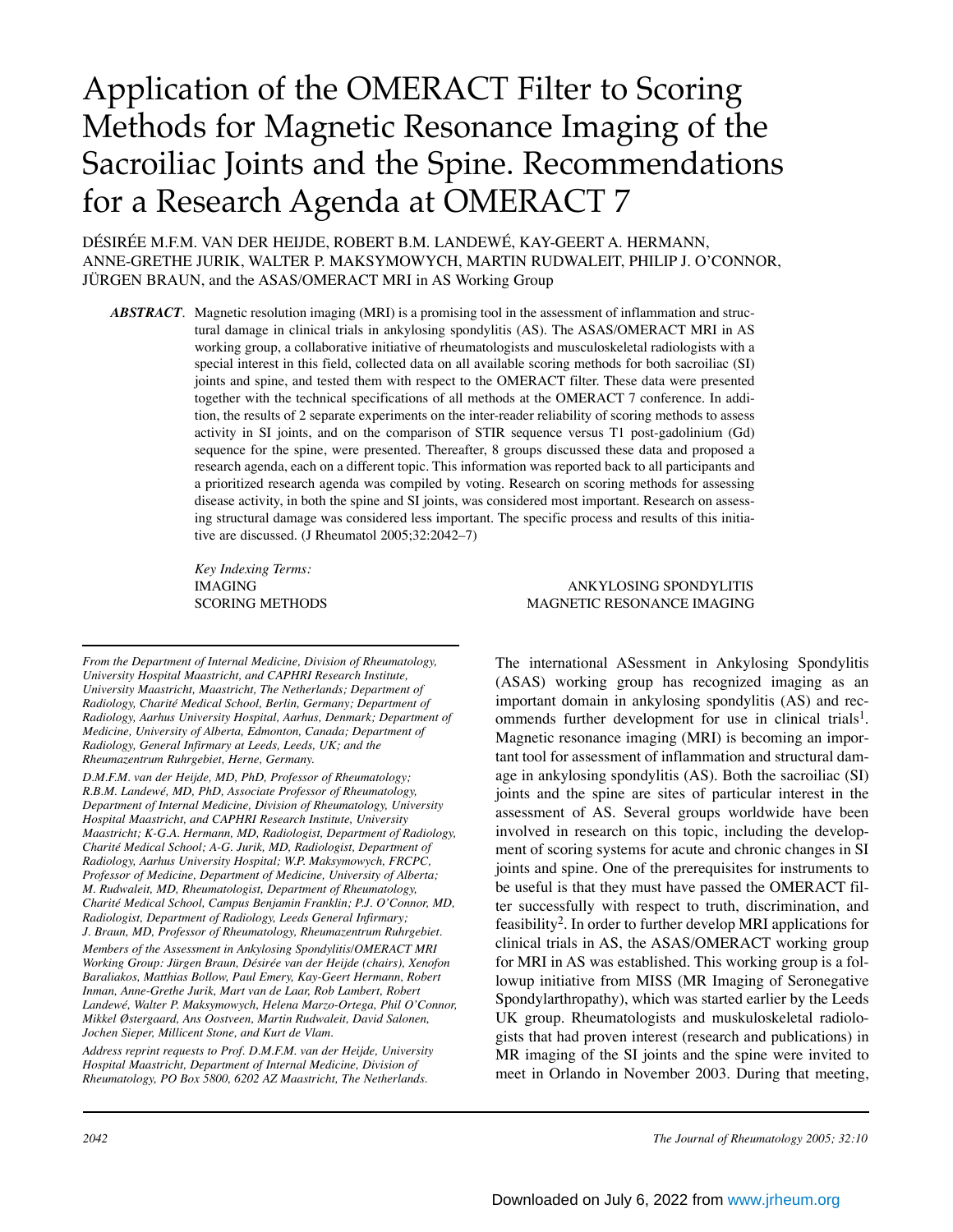the potential importance of MRI in AS clinical trials was broadly recognized, and it was agreed to perform a collaborative action under the umbrella of ASAS and OMERACT to further develop MRI of the SI joints and the spine as a measurement instrument in AS clinical trials. The ultimate goal is to have one valid scoring system (for SI joints and for spine, for inflammatory and for structural changes) accepted by the rheumatological and radiological community involved in the assessment of AS. In view of the available literature, the group decided to focus first on measuring inflammatory activity of the SI joints. The group met a second time in January 2004 in Bethesda and communicated extensively by E-mail in preparation for a module on MRI in AS held at OMERACT 7. As part of the preparation for the OMERACT module, an exercise on comparing interreader reliability and sensitivity to change of scoring methods for inflammatory changes in the SI joints was performed by this group. This article describes the process followed and the decisions taken during the OMERACT 7 conference.

#### **Process**

The aim of the OMERACT module was to define a prioritized research agenda for the next 2 years for further development and validation of MRI scoring methods for inflammatory and structural changes of the SI joints and the spine. The module started with a plenary session presenting general background information on the use of MRI in AS (K.G. Hermann), followed by a literature review on the various aspects of the OMERACT filter for the existing scoring systems (J. Braun), and the results of 2 research projects (one on inflammatory changes in the SI joints, and another on the comparison of short-tau inversion recovery (STIR) and post-gadolinium (Gd) sequences on the assessment of inflammation of the spine) (R.B.M. Landewé). These latter 2 research projects are published in these proceedings<sup>3,4</sup>. After the plenary session, 8 discussion groups were formed and assigned various tasks. One rapporteur per group reported back in a second plenary session, which was followed by voting on specific questions by all participants developing the research agenda.

#### **Overview of the Available Scoring Methods**

Based on a literature review, combined with unpublished information from the members of the ASAS/OMERACT MRI in AS working group, tables were compiled with the available data on intra- and inter-reader reliability, change over time, and discrimination between patients. This was done separately for the SI joints and for the spine, and for inflammatory and structural changes. Six methods were identified for assessing inflammatory lesions in SI joints: the MISS scoring system, the Leeds scoring system, the Aarhus scoring system, the Spondyloarthritis Research Consortium Canada (SPARCC) scoring system, and 2 ini-

tiatives from Berlin by Sieper and Rudwaleit, and Hermann and Bollow5-10. Only the system developed in Aarhus has been published as a full article. The MISS and SPARCC scoring systems have been published in abstract form, the Berlin Hermann/Bollow system as a proposal as yet unvalidated, and the Leeds and Berlin Sieper/Rudwaleit systems have not yet been published.

The details of acquisition and method of scoring and grading are presented in Table 1. Some methods use Gd enhancement, while others use STIR only. Scoring ranges from a global score for the entire joint to a detailed scoring of several slices in quadrants. Table 2 provides data on reliability of the methods, which were mostly unpublished. Change over time and discrimination between patients was almost never investigated. Intra-reader reliability (based on kappa statistics) was mostly good to excellent, but the interreader reliability was only poor to moderate, except for the SPARCC method, which was very good. In general, all this information is based on small numbers of images and readers, and was only obtained from the centers where the methods were developed.

Four scoring methods for assessing structural changes of the SI joints were proposed: MISS, Leeds, Aarhus, and Berlin (Hermann/Bollow)<sup>5,6,9</sup>. Technical details are presented in Table 3. Only the method developed by the Aarhus group had data on reliability (presented in Table 4): intrareader reliability was good, but only moderate inter-reader reliability was found.

Four scoring methods (SPARCC, Leeds, Berlin Sieper/Rudwaleit, and ASspiMRI-a) have been proposed for assessing active lesions in the spine $10,11$ . The technical specifications of the methods are presented in Table 5 and the data on reliability in Table 6. Only the ASspiMRI-a score uses Gd enhancement as a standard. The Berlin method is based on the ASspiMRI-a, with the modification that Gd enhancement is not obligatory, and that erosions are not included in the activity score. These 2 methods score all vertebrae from C2 to S1, while the Leeds system includes only the lumbar vertebrae, and the SPARCC system scores the 6 most severely affected disco-vertebral segments. Only for the SPARCC and ASspiMRI-a methods was complete information on reliability provided. For both methods, the intraand inter-reader reliability was good to excellent. In addition, sensitivity to change and discrimination between patient groups has been shown by the ASspiMRI-a, and sensitivity to change with the SPARCC.

Finally, 2 methods have been proposed for scoring structural damage lesions: the Leeds and the ASspiMRI-c system (Table  $7$ )<sup>11</sup>. Only for the latter were data available on intrareader and inter-reader reliability, showing good and poor to moderate reliability, respectively (Table 8).

#### **Group Discussions**

In total, 8 groups were formed and assigned specific topics;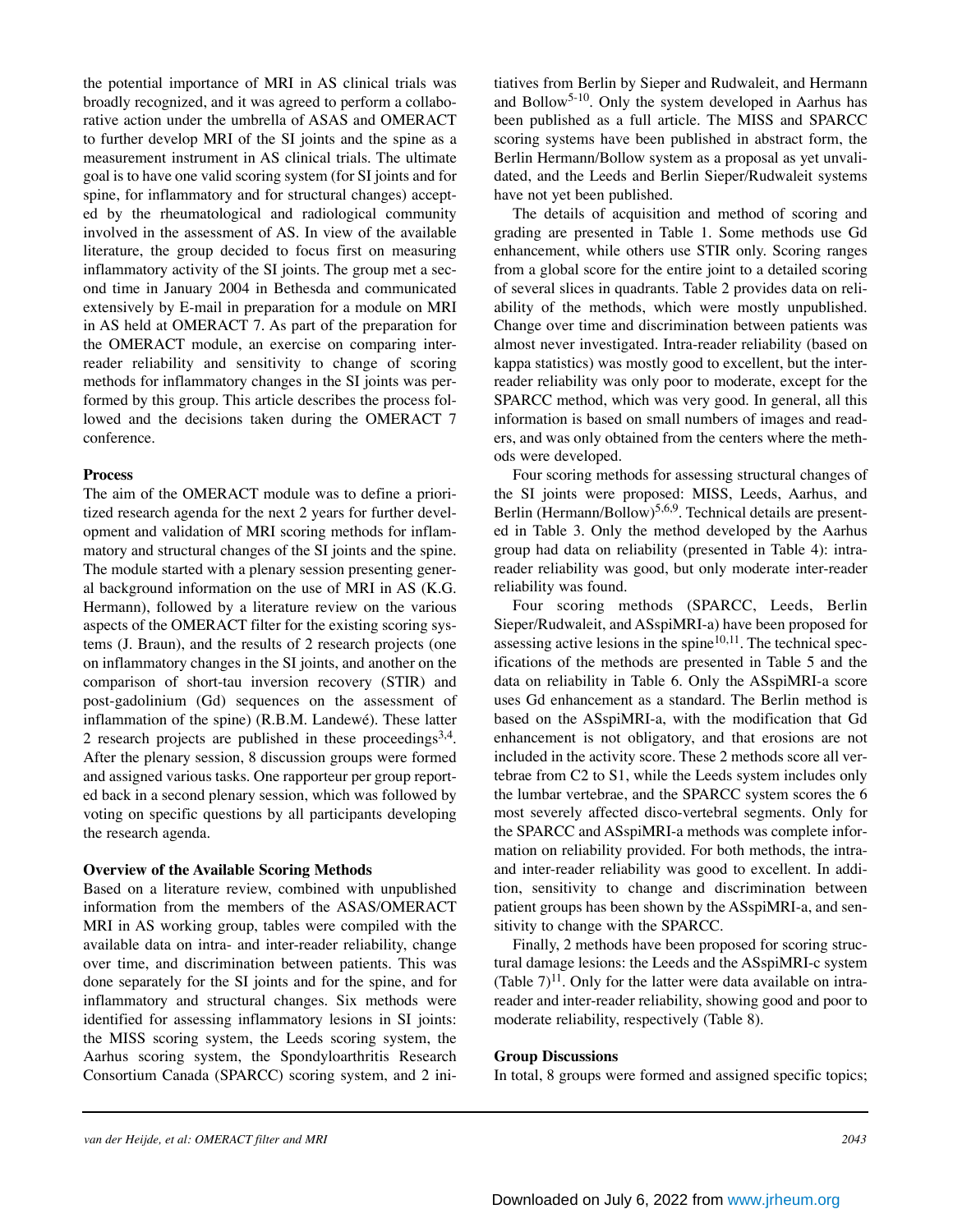|  |  | Table 1. Technical specifications of scoring methods assessing activity in SI joints. |  |  |  |  |  |  |
|--|--|---------------------------------------------------------------------------------------|--|--|--|--|--|--|
|--|--|---------------------------------------------------------------------------------------|--|--|--|--|--|--|

| Scoring Method                | Sequences                                                 | Orientation                      | <b>Slice Thickness</b>        | Score Per                                                                                   | Segments                     | Grades                                                                                                                                             | Range                          |
|-------------------------------|-----------------------------------------------------------|----------------------------------|-------------------------------|---------------------------------------------------------------------------------------------|------------------------------|----------------------------------------------------------------------------------------------------------------------------------------------------|--------------------------------|
| MISS <sup>5</sup>             | T1 pre-Gd, T2<br>fat-suppressed                           | Coronal oblique                  |                               | Halves                                                                                      | 2 SI joints                  | Extent $(0-3)$ ,<br>intensity $(0-2)$ ,<br>global activity<br>$(0-2)$                                                                              | $0 - 12$<br>$0 - 8$<br>$0 - 8$ |
| Leeds                         | T1 turbo spin-echo,<br>T2 SPIR FS, T1 FFE<br>SPIR post-Gd | Coronal oblique                  |                               | <b>Quadrant</b>                                                                             | 2 SI joints                  | Intraarticular activity<br>$(0-3)$ , subchondral<br>activity $(0-3)$<br>Change between scans:<br>resolution, improvement,<br>no change, new lesion | $0 - 12$<br>$0 - 12$           |
| Aarhus <sup>6</sup>           | <b>STIR, T1, T1</b><br>FS before and after<br>Gd, T2      | Coronal oblique<br>Axial oblique | $4 \text{ mm}$                | Quadrant for<br>osseous portion<br>and 2 joint spaces<br>(cartilaginous and<br>ligamentous) | 2 SI joints                  | Bone marrow edema (0-3)<br>Gd enhancement bone<br>marrow $(0-3)$ , Gd<br>enhancement joint space<br>$(0-3)$                                        | $0 - 60$                       |
| Berlin<br>(Sieper/Rudwaleit)  | STIR (Gd if STIR<br>not available)                        |                                  |                               | Halves                                                                                      | 2 SI joints                  | Bone marrow edema $(0-3)$                                                                                                                          | $0 - 12$                       |
| SPARCC <sup>7</sup>           | T1 SE (as reference),<br><b>T2 STIR</b>                   | Coronal oblique                  | $3-4$ mm<br>(total 12 slices) | Quadrants                                                                                   | Slices 4-9<br>of 2 SI joints | Inflammation 0-1 per<br>quadrant per slice; per<br>joint extra point for<br>intensity and for depth                                                | $0 - 72$                       |
| Berlin<br>$(Herman/Bollow)^8$ | T1, STIR, post-Gd,<br>T <sub>2</sub>                      | Coronal oblique                  | $4 \text{ mm}$                | <b>Quadrants</b>                                                                            | 2 SI joints                  | Increased signal in joint<br>space plus bone marrow<br>edema $(0-4)$                                                                               | $0 - 32$                       |

FFE: fast field echo; FS: fat suppression; Gd: gadolinium; SE: spin echo; SPIR: spectral presaturation with inversion recovery; STIR: short-tau inversion recovery.

*Table 2.* Data on discrimination of scoring methods assessing activity in SI joints.

| Scoring Methods SI<br>Activity-Reliability | No. of Patients | Intra-Reader    | Inter-Reader               | Change Over Time  | <b>Between Patients</b> |
|--------------------------------------------|-----------------|-----------------|----------------------------|-------------------|-------------------------|
| MISS <sup>5</sup>                          | $N = 20$        |                 | $N = 8$ , per quadrant ICC |                   |                         |
| Extent                                     |                 |                 | $0.19 - 0.44$              |                   |                         |
| Intensity                                  |                 |                 | $0.30 - 0.51$              |                   |                         |
| Global                                     |                 |                 | $0.19 - 0.45$              |                   |                         |
| Leeds                                      | $\overline{?}$  | Kappa           | Kappa                      | Present           |                         |
|                                            |                 | $0.44 - 0.83$   | $0.44 - 0.83$              |                   |                         |
| Aarhus <sup>6</sup>                        | $N = 41$        | Kappa 0.84-1.00 | $N = 2$ , kappa            |                   |                         |
| Bone marrow edema                          |                 |                 | 0.49                       |                   |                         |
| Enhancement bone                           |                 |                 | 0.47                       |                   |                         |
| Enhancement joint space                    |                 |                 | 0.64                       |                   |                         |
| Activity score                             |                 |                 | 0.29                       |                   |                         |
| Berlin (Sieper/Rudwaleit)                  |                 |                 |                            |                   |                         |
| SPARCC <sup>7</sup>                        | $N = 22$        | Kappa 0.90-0.98 | $N = 3$ ,                  | $ES = 0.1 - 0.22$ |                         |
|                                            |                 |                 | kappa 0.89                 | (3 joints fused)  |                         |
| Berlin (Hermann/Bollow) <sup>8</sup>       |                 |                 |                            |                   |                         |

ES: effect size.

each group had a discussion leader and a rapporteur. Four groups discussed scoring methods for inflammatory lesions; 2 discussed methods for the SI joints and 2 for the spine; 2 groups discussed scoring methods for structural changes, one for the SI joints and one for the spine.

For their specific assignment each group discussed available data on reliability, sensitivity to change, face validity, and what data are lacking. In addition, the groups discussing the spine also considered whether zygo-apophyseal joints and ligaments should be included in a scoring method. The final 2 groups discussed the results of 2 experiments: the group discussing the SI scoring experiment on activity was asked to prioritize the methods based on the inter-reader data and based on the sensitivity to change data. The group discussing the post-Gd versus STIR experiment considered whether STIR images are sufficient to assess activity of the spine, and whether these data are sufficient to generalize to the SI joints.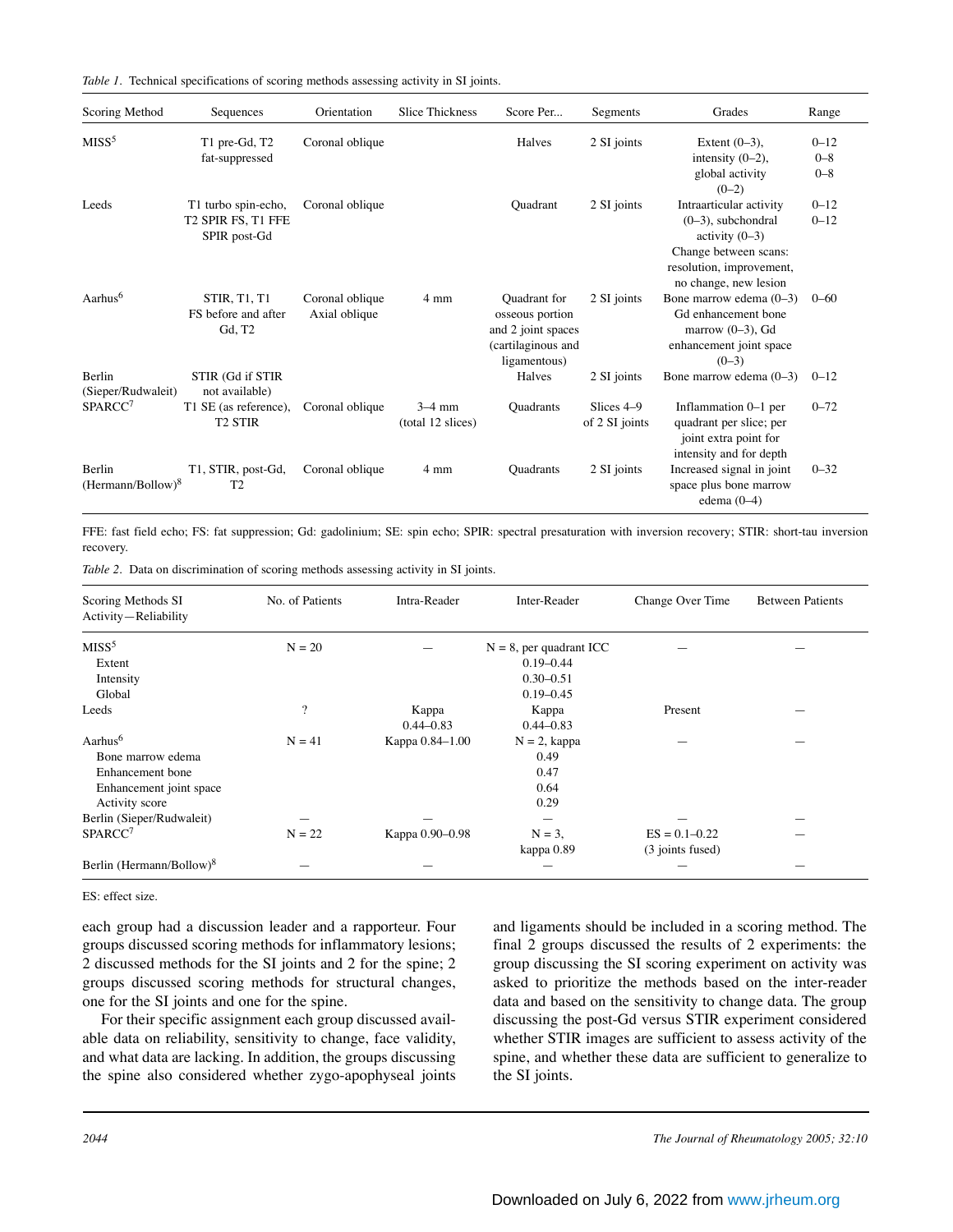|  |  | <i>Table 3.</i> Technical specifications of scoring methods assessing structural changes in SI joints. |  |  |  |  |  |  |  |  |
|--|--|--------------------------------------------------------------------------------------------------------|--|--|--|--|--|--|--|--|
|--|--|--------------------------------------------------------------------------------------------------------|--|--|--|--|--|--|--|--|

| Scoring Method                | Sequences                                            | Orientation     | <b>Slice Thickness</b> | Score Per                             | Segments    | Grades                                              | Range              |
|-------------------------------|------------------------------------------------------|-----------------|------------------------|---------------------------------------|-------------|-----------------------------------------------------|--------------------|
| MISS <sup>5</sup>             | T1 pre-Gd,                                           | Coronal oblique |                        | Halves                                | 2 SI joints | Global chronicity                                   | $0 - 8$            |
| Leeds                         | T <sub>2</sub> fat-suppressed<br>T1 turbo spin-echo, | Coronal oblique |                        |                                       |             | $NY$ criteria $(0-4)$<br>Subchondral sclerosis      | $0 - 12$           |
|                               | T <sub>2</sub> SPIR FS, T <sub>1</sub>               |                 |                        | <b>Quadrant</b>                       | 2 SI joints | $(0-3)$ , ankylosis $(0-3)$                         | $0 - 12$           |
|                               | FFE SPIR post-Gd                                     |                 |                        |                                       |             | 0 = absent, 1 = mild 0-25%,                         |                    |
|                               |                                                      |                 |                        |                                       |             | $2 =$ moderate $25 - 75\%$ .                        |                    |
|                               |                                                      |                 |                        |                                       |             | $3 =$ severe $> 75\%$ :                             |                    |
|                               |                                                      |                 |                        |                                       |             | Change between scans: resolution,                   |                    |
|                               |                                                      |                 |                        |                                       |             | improvement, no change, new lesion                  |                    |
| Aarhus <sup>6</sup>           | STIR, T1, T1 FS                                      | Coronal oblique |                        | Quadrant for                          | 2 SI joints | Erosion $(0-3)$ , sclerosis                         | $0 - 60$           |
|                               | before and after<br>Gd, T2                           | Axial oblique   |                        | osseous portion<br>and 2 joint spaces |             | $(0-3)$ , joint space width<br>$(0-3)$              | $0 - 4$            |
|                               |                                                      |                 |                        | (cartilaginous and<br>ligamentous)    |             | Separate: $global (0-4)$                            | $0 - 4$            |
| Berlin<br>$(Herman/Bollow)^9$ | T1, STIR, post-Gd,<br>T <sub>2</sub>                 | Coronal oblique | 4 mm                   | Whole joint                           | 2 SI joints | Global chronicity similar<br>to NY criteria $(0-4)$ | $0-4$ per<br>joint |

SI: sacroiliac. For other definitions, see note to Table 1.

*Table 4.* Data on discrimination of scoring methods assessing chronic changes in SI joints.

| Scoring Methods SI<br>Chronicity-Reliability                              | No. of Patients | Intra-Reader    | Inter-Reader                                    | Change Over Time         | <b>Between Patients</b> |
|---------------------------------------------------------------------------|-----------------|-----------------|-------------------------------------------------|--------------------------|-------------------------|
| Aarhus <sup>4</sup><br>Erosion<br>Sclerosis<br>Joint width<br>Joint score | $N = 41$        | Карра 0.84–1.00 | $N = 2$ , kappa<br>0.54<br>0.41<br>0.18<br>0.42 | $\overline{\phantom{a}}$ | _                       |

|  | <i>Table 5.</i> Technical specifications of scoring methods assessing activity in the spine. |  |  |  |
|--|----------------------------------------------------------------------------------------------|--|--|--|
|  |                                                                                              |  |  |  |
|  |                                                                                              |  |  |  |

| Scoring Method               | Sequences                                  | Orientation | <b>Slice Thickness</b>           | Score Per                                                       | Segments                                                                                                                     | Grades                                                                                                                                                              | Range     |
|------------------------------|--------------------------------------------|-------------|----------------------------------|-----------------------------------------------------------------|------------------------------------------------------------------------------------------------------------------------------|---------------------------------------------------------------------------------------------------------------------------------------------------------------------|-----------|
| SPARCC <sup>10</sup>         | T1 SE (as<br>reference), STIR              | Sagittal    | $3-4$ mm<br>(total 12<br>slices) | Disco-vertebral<br>unit divided into<br>4 quadrants             | 6 units showing<br>the most apparent<br>lesions on STIR;<br>for each lesion 3<br>consecutive sagittal<br>slices are assessed | 12 for edema for each<br>disco-vertebral unit.<br>extra point for intensity<br>and depth; total per unit<br>$(3 \text{ slices})$ 18; grand<br>total for 6 units 108 | $0 - 108$ |
| Leeds                        | T <sub>2</sub> SPIR                        | Sagittal    |                                  | spinous processus,<br>facetal joints,<br>paraspinal soft tissue | Vertebral body, 5 lumbar vertebrae                                                                                           | No. of lesions                                                                                                                                                      |           |
| Berlin<br>(Sieper/Rudwaleit) | STIR (Gd only<br>if STIR not<br>available) | Sagittal    |                                  | Vertebral unit                                                  | 23 vertebral units<br>$(C2/C3 - L5/S1)$                                                                                      | Bone marrow edema<br>$(0-3)$                                                                                                                                        | $0 - 69$  |
| ASspiMRI-a <sup>11</sup>     | Gd. STIR                                   | Sagittal    |                                  | Vertebral unit                                                  | 23 vertebral units<br>$(C2 - S1)$                                                                                            | $0 - 6$                                                                                                                                                             | $0 - 138$ |

For definitions, see note to Table 1.

The rapporteurs reported back to the general audience. The conclusion from all groups was that for all the methods there was too little information on reliability and sensitivity to change, so ranking of methods was not possible. Another general comment was that scoring methods for inflammatory changes were more useful than those for assessing structural damage.

The group discussing the SI experiment commented that the presented interclass correlation coefficients were good for all methods, given the lack of training and the involve-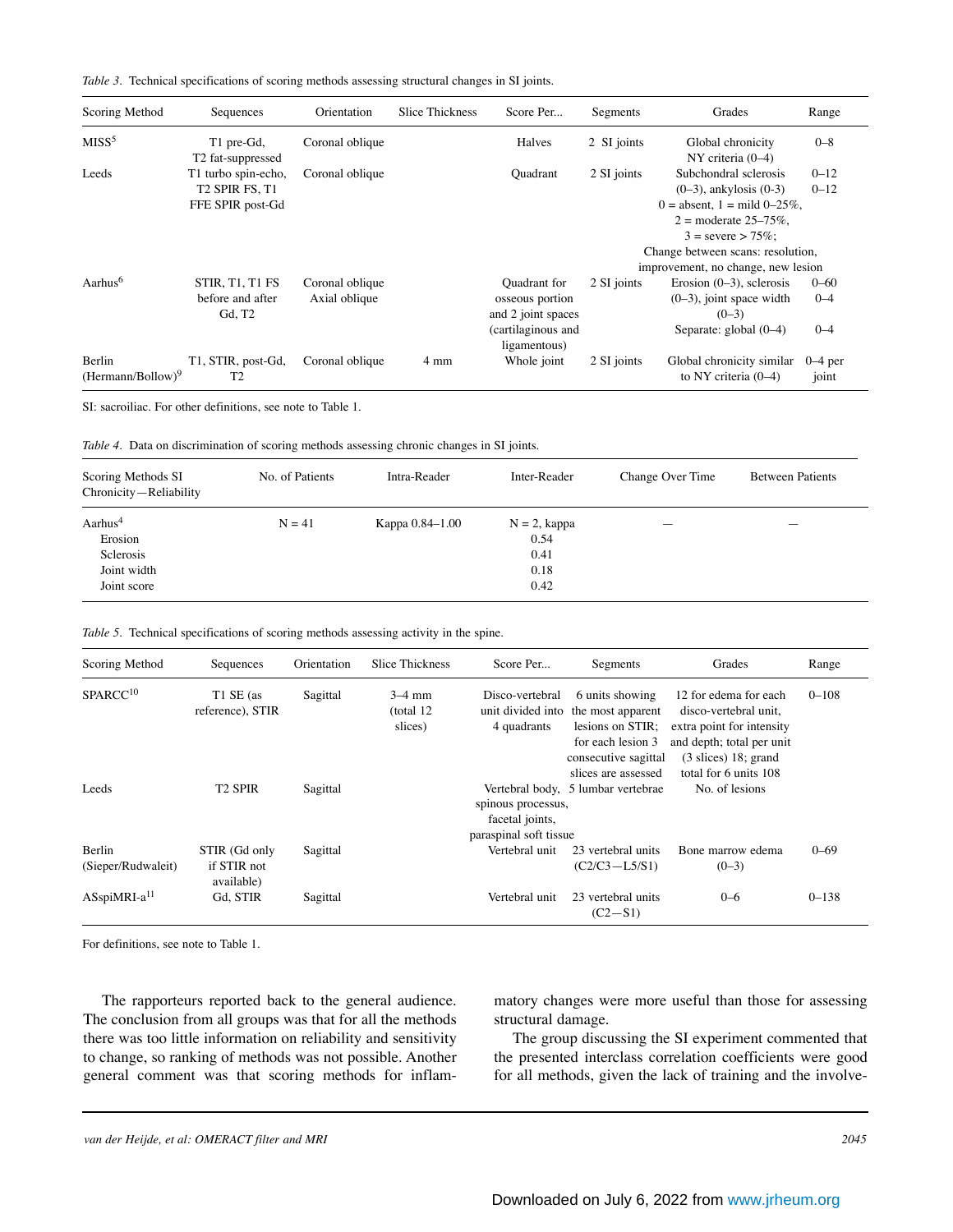| Scoring Methods SI<br>Spine Activity-Reliability | No. of Patients | Intra-Reader                           | Inter-Reader                          | Change Over Time   | <b>Between Patients</b> |
|--------------------------------------------------|-----------------|----------------------------------------|---------------------------------------|--------------------|-------------------------|
| SPARCC <sup>10</sup>                             | $N = 22$        | $N = 11$ kappa<br>$0.93 - 0.98$ (STIR) | $N = 22$ kappa<br>$0.80$ (STIR)       | $ES = 0.73 - 0.82$ |                         |
| Leeds<br>No. of lesions (change)                 |                 |                                        |                                       | Present            |                         |
| Berlin (Sieper/Rudwaleit)                        |                 |                                        |                                       |                    |                         |
| $ASspinRI-a11$                                   | $N = 20$        | Gd<br><b>STIR</b>                      | $N = 2$<br>Gd<br><b>STIR</b>          | Present            | Present                 |
|                                                  |                 | Var comp<br>Var comp<br>5.0%<br>8.1%   | Var comp Var comp<br>$6.8\%$<br>15.0% |                    |                         |

For definitions see note to Table 1.

| Scoring Method                    | Sequences                | Orientation          | Slice Thickness | Score Per      | Segments                         | Grades  | Range     |
|-----------------------------------|--------------------------|----------------------|-----------------|----------------|----------------------------------|---------|-----------|
| Leeds<br>ASspiMRI-c <sup>11</sup> | <b>T2 SPIR</b><br>T1. T2 | Sagittal<br>Sagittal |                 | Vertebral unit | 23 vertebral units<br>$(CS2-S1)$ | $0 - 6$ | $0 - 138$ |

For definitions see note to Table 1.

*Table 8.* Data on discrimination of scoring methods assessing structural changes in the spine.

| Scoring Methods<br>Spine Structural Changes-<br>Reliability | No. of Patients | Intra-Reader                | Inter-Reader                | Change Over Time | <b>Between Patients</b>  |
|-------------------------------------------------------------|-----------------|-----------------------------|-----------------------------|------------------|--------------------------|
| ASspiMRI-c <sup>11</sup>                                    | $N = 20$        | Variance component<br>21.7% | Variance component<br>47.6% | Present          | $\overline{\phantom{a}}$ |

*Table 9.* Research agenda.

Scoring methods to assess activity in SI joints

• Develop a validation protocol

- Every developer of a scoring method will further validate their method according to a consensus validation protocol
- Thereafter cross-validation of every method by other groups

Scoring methods to assess activity in spine

- Is bone marrow edema specific for inflammation in AS?
- Will edema result in erosions?
- Usefulness of including zygo-apophyseal joints in a scoring method
- Which features should be included in a scoring method?
- Which/how many vertebrae should be assessed?
- Comparison of the 3 available scoring methods
- Comparison of relative contribution from STIR and post-Gd images

ment of 7 readers. Based on the data, no ranking of the methods could be determined at this time. The recommendation by the groups on assessing activity in SI joints was to develop a validation protocol by consensus, and to ask developers to apply this validation protocol to their own method. Thereafter, in a second exercise, the comparative reliability of the methods could be assessed by readers scoring different methods.

The group that discussed scoring methods for chronic changes concluded that too little information was available to draw conclusions. Moreover, they expressed special concerns about the lack of appropriate definitions for abnormalities.

The usefulness of MRI films for assessing structural damage was questioned; this topic was therefore given low priority for further research.

The groups discussing scoring methods for assessing

*<sup>2046</sup> The Journal of Rheumatology 2005; 32:10*